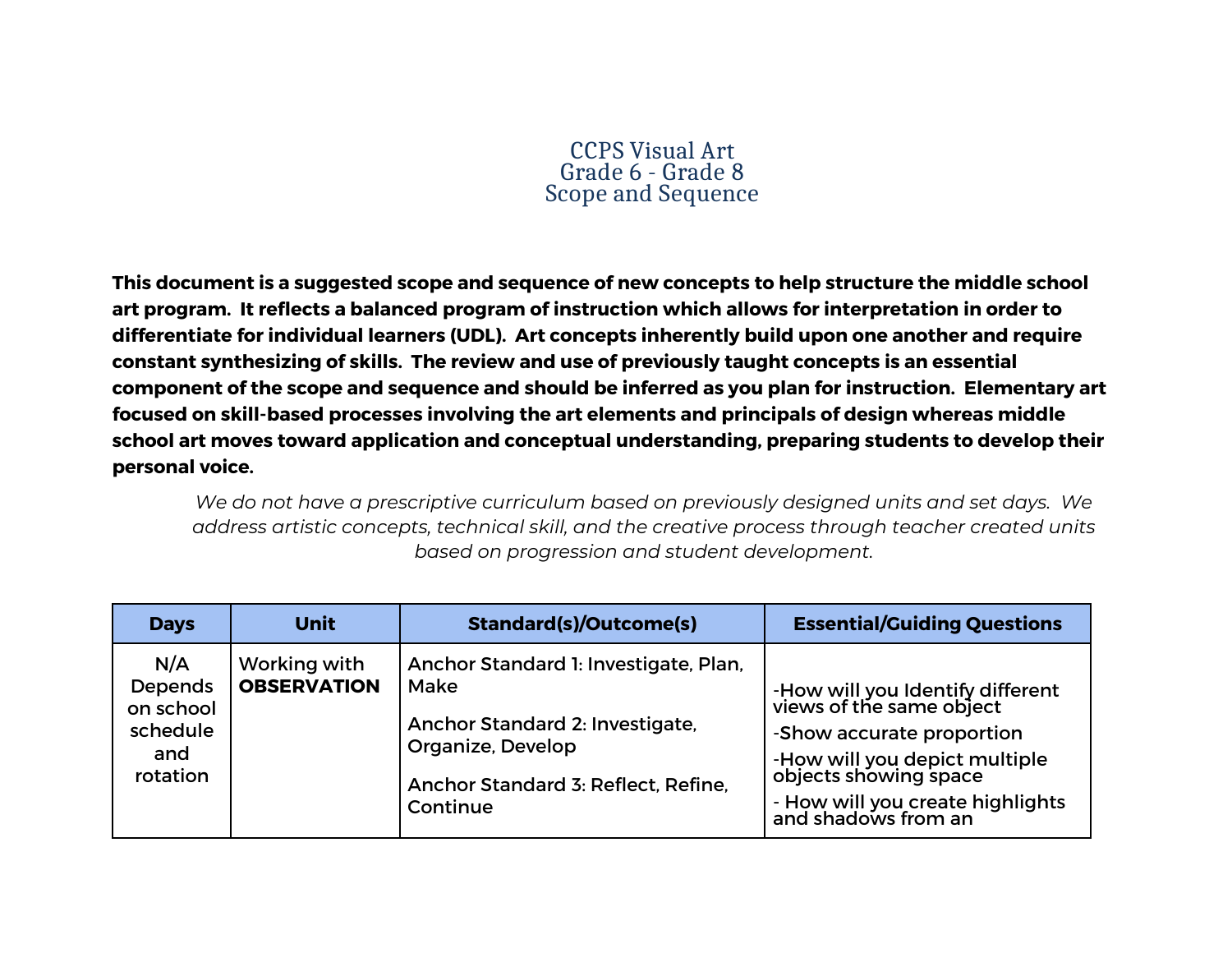|                                                            |                                                         |                                                                                                                                                                                               | identifiable light source                                                                                                                                                                                                                                                 |
|------------------------------------------------------------|---------------------------------------------------------|-----------------------------------------------------------------------------------------------------------------------------------------------------------------------------------------------|---------------------------------------------------------------------------------------------------------------------------------------------------------------------------------------------------------------------------------------------------------------------------|
| N/A<br>Depends<br>on school<br>schedule<br>and<br>rotation | Working with<br><b>Design and</b><br><b>Composition</b> | Anchor Standard 1: Investigate, Plan,<br>Make<br><b>Anchor Standard 9: Analyze</b><br>Anchor Standard 2: Investigate,<br>Organize, Develop<br>Anchor Standard 3: Reflect, Refine,<br>Continue | -identify the elements of art and<br>principals of design in artworks<br>-How will you interpret<br>relationships within and<br>between art elements and<br>principals of design<br>-How will you apply the<br>elements of art and principals of<br>design with intention |
| N/A<br>Depends<br>on school<br>schedule<br>and<br>rotation | Working with<br><b>Themed</b><br><b>Meaning</b>         | Anchor Standard 2: Investigate,<br>Organize, Develop<br><b>Anchor Standard 9: Analyze</b><br><b>Anchor Standard 7: Perceive</b><br>Anchor Standard 8: Interpret                               | -recognizing commonalities<br>between artworks<br>-identify and apply how stylistic<br>elements convey a universal<br>message.<br>-How will you use selected<br>design concepts to convey ideas,<br>thoughts, and feelings.                                               |
| N/A<br>Depends                                             | Working with<br><b>Media and</b>                        | Anchor Standard 1: Investigate, Plan,<br>Make                                                                                                                                                 | -selecting and using a variety of<br>tools and materials<br>-utilizing and demonstrating a                                                                                                                                                                                |